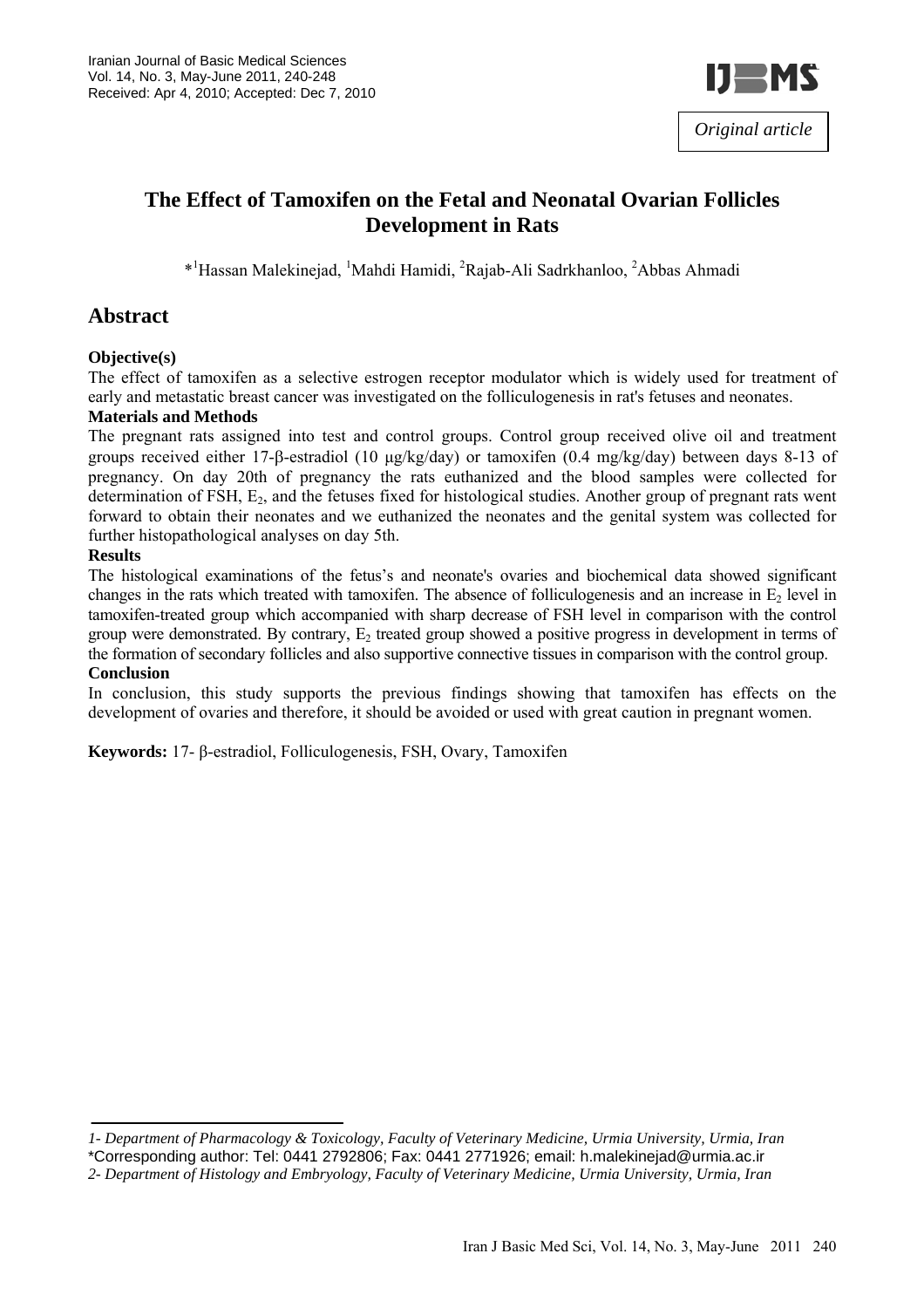# **Introduction**

Tamoxifen (TAM) is a selective estrogen receptor modulator (SERM) compound which is used for treatment of breast cancer in women that previously diagnosed with breast cancer. It is also known as selective estrogen receptors (ERs) modulator with nuclear  $ER\alpha$  actions in the absence of estrogens, as selective ERα antagonist methylpiperidinopyrazole antagonizes TAM effect (1) .Very well known mechanism of action of TAM is acting as competitive partial agonist/antagonist of estrogen receptors. TAM acts via binding to estrogen receptors and subsequently binding at estrogen responsive genes (2).

In rat the ovarian development begins before birth and among the initial and the main changes, the formation of follicles is noted (3). Like as other mammals, in rats also estrogens play a vital role in physiologic processes by binding to ERs. Some studies showed that both isoforms of ERs protein are expressed in the rat placenta, uterus and ovary (4, 5).

As the localization of each individual receptor could be different than others, ERs also have various localization patterns. For example ERα is dominantly expressed in breast tissue while both ERα and ERβ are found in the ovary with different localized points. In the ovaries of different mammalian species expression of ERα has been reported in the germinal epithelium, interstitial cells of growing follicles, and theca cells, whereas ERβ expression has been detected dominantly in granulose and cumulus cells (5). Different signaling pathways between the two ER isoforms in the presence of TAM have been demonstrated. Previous studies showed that the ERα, but not ERβ was able to recruit SRC-3 (steroid receptor co-activator) in the presence of TAM and therefore, they concluded that this fact may explain the differential ER isoforms associations with recurrence in human breast cancer (7). There is, however, plenty of studies showing that TAM exerts its effect on ERpositive and negative tissues. For example it has been demonstrated that TAM induces time- and dose-dependent apoptosis in ER-positive MCF- 7 and ER-negative MDA-231 human breast cancer cells (8).

Previous studies also showed that TAM administration could cause disorders in development. For example it has been reported that TAM alters the uterine luminal epithelium morphology and inhibits uterine gland genesis in the developing rodent uterus (9, 10). At the same time other reports indicating that 5 days administration of 100 microgram TAM in male newborn rats resulted to the abnormal development of glans penis construction (11). Equally, there are accumulating data showing developmental toxic effects of  $E<sub>2</sub>$  administration during fetal and neonatal periods in rodents, as well (12).

Subjecting of dams on days 1 to 5 of gestation to raloxifene another non-steroidal SERM led to low fetal weights and litter size (13). Additionally it would be worth to be noticed that TAM as a human model of long time use resulted to some histopathological effects including the uterus luminal dilation or obstruction, loss of endometrial glands and myometrium disorganization following long time treatment with TAM in female rats have been reported (14).

Since TAM is able to exert its effects on ER positive and negative organs in one hand and on the other hand TAM may be used in pregnant women in case of necessity, hence in this study we aimed to clarify any potential effect of TAM on folliculogenesis in the fetal and neonatal ovaries that received TAM. In this regard, as TAM administration to mature mice or immature rats resulted in accumulation for the first 4 days, therefore, we chose the administration of TAM during days 8 -13 of gestation, which the primordial germ cells beginning to migrate on day 10 or 11 of gestation in rat (15, 16). Moreover, as the folliculogenesis processes in rats, which normally begin in fetal period and end up on 4th or 5th days of the birth, thus sampling of the ovaries from neonates for the follicles formation analyses took place on day 5. Additionally, the hormonal situ in dams which received medicine also was evaluated.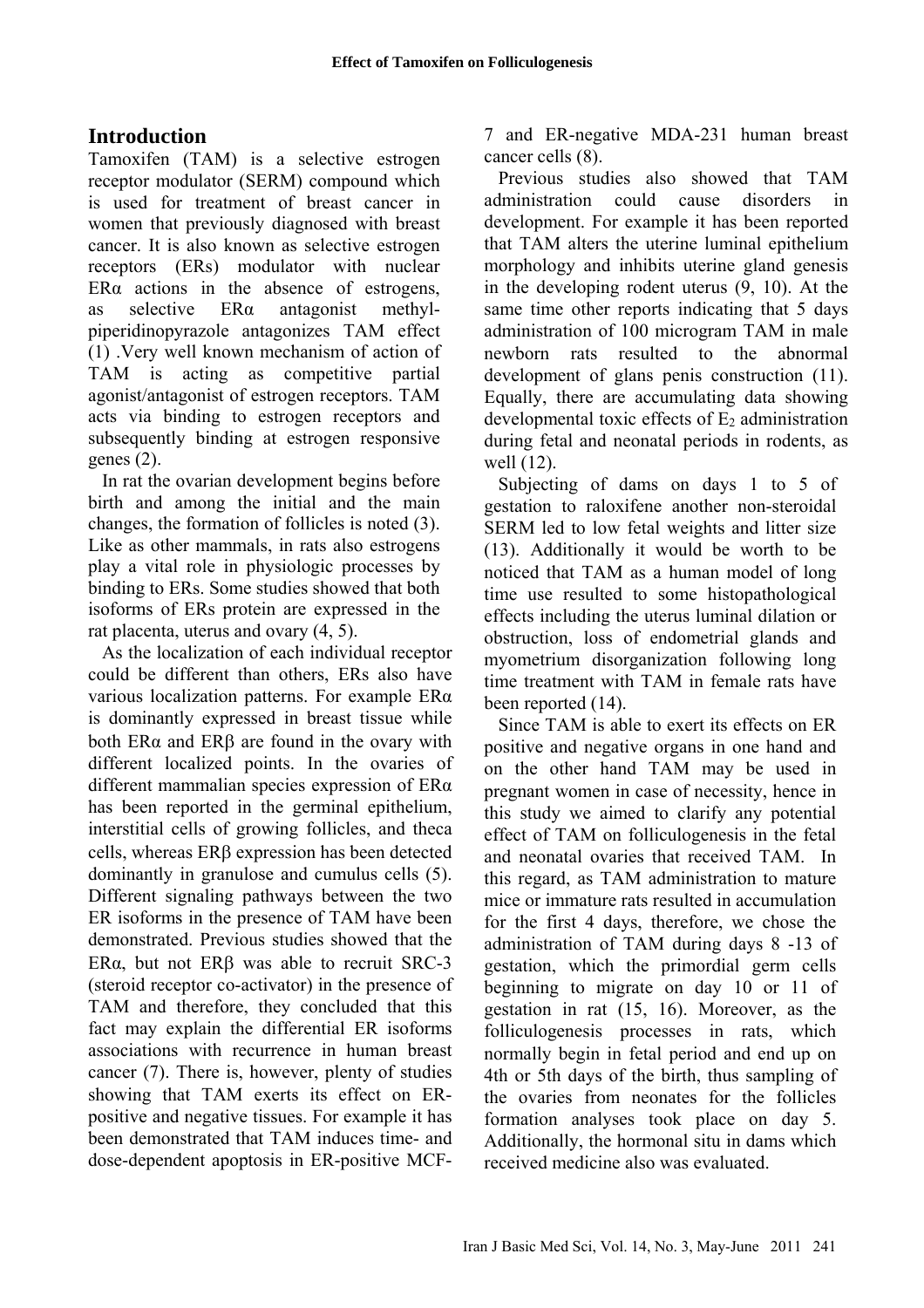# **Materials and Methods**

Tamoxifen citrate (TAM) (purity > 97%), 17βestradiol (E<sub>2</sub>) (purity  $> 99 \%$ ), were purchased from Sigma-Aldrich (Germany). Ethanol and dimethyl sulfoxide (DMSO) were obtained from Merck (Germany). Olive oil was purchased from local drug store. All other chemicals were commercial products of analytical grade.

### *Animals*

The study was conducted on female Wistar rats, 8–10 weeks old, 150-200 g that were kept at the animal center of Urmia University. The rats were housed in ventilated rooms at temperature of  $22\pm2$  °C with a 12 hr light/dark cycle. They were provided with food and water *ad libitum*.

At the first step following acclimatizing, female rats were synchronized by male rat cocaging method. The pregnancy was proved by vaginal smear preparation. The pregnant rats were subjected to the study. All performed experiments on animals were in accordance with the guidance of ethical committee for research on laboratory animals of Urmia University, Iran.

## *Animal treatment*

 $E_2$  and TAM were dissolved in olive oil with the aid of small amount of ethanol. The pregnant rats were assigned to 3 groups (n= 10). The rats in control group received olive oil plus the same volume of ethanol which the test groups received. Animals in the test groups received test compounds including  $E_2$  at pharmacological dose (10  $\mu$ g/kg/day) or TAM (0.4 mg/kg/day) by gastric gavage, on days 8-13 of pregnancy (17, 18).The half of each group  $(n= 5)$  on day 20 of pregnancy following anesthesia with ketamine (5%, 40 mg/kg, i.p.) and xylazine  $(2\%$ , 5 mg/kg, i.p.) were euthanized by using  $CO<sub>2</sub>$  gas in a special device and immediately female fetuses and in particular the genital system of the fetuses were sampled and stored in formaldehyde (10%) for further histopatholgical examinations. Additionally the blood samples from dams were collected for hormonal analysis and stored at -20 °C.

The remained half of each group  $(n= 5)$  was allowed to finalize the gestation term and on day 5 after birth all female neonates corresponding to the same group were euthanized and again the genital system was sampled for further histopathological analysis.

## *Determination of E2 and FSH level*

The serum  $E<sub>2</sub>$  level was determined through direct and competitive CLIA method (chemiluminesent immunoassay), using LIAISON Estradiol (310400) kit and according to manufacturer's instructions (Diasorin Inc, USA). The limit of detection (LOD) level was found 12 pg/ml. Inter- and intra-assay coefficients of variations were below 5 and 9.3%, respectively.

Additionally, the serum FSH level was measured using LIAISON FSH (312 251) kit and based on manufacturer's instructions (BYK, Sangtec Dignostica GmbH & Co. KG, Germany). This assay is performed as two-site immunoluminometric assay (sandwich principle). The minimum amount of detection for FSH was 0.25 mIU/ml. Inter- and intraassay coefficients of variation were found below 4.5 and 8.7 %, respectively.

## *Histopathological analysis*

The entire fetus samples and the ovaries from the neonates were fixed in the 10% buffer phosphate formaldehyde solution. The samples were processed through paraffin embedding and cut equally with rotary microtome  $(6 \mu m)$ and were stained with hematoxyline and eosin technique and ultimately analyzed under light microscope. The numbers of primordial, primary and secondary follicles were counted for each single ovary and expressed as follicle per ovary.

## *Statistical analysis*

All numerical results are presented as means±SD. The differences between the control and treated groups of hormonal changes and the number of different types of follicle were compared by using one-way ANOVA test, which followed with bonferroni posthoc test by means of software Graph Pad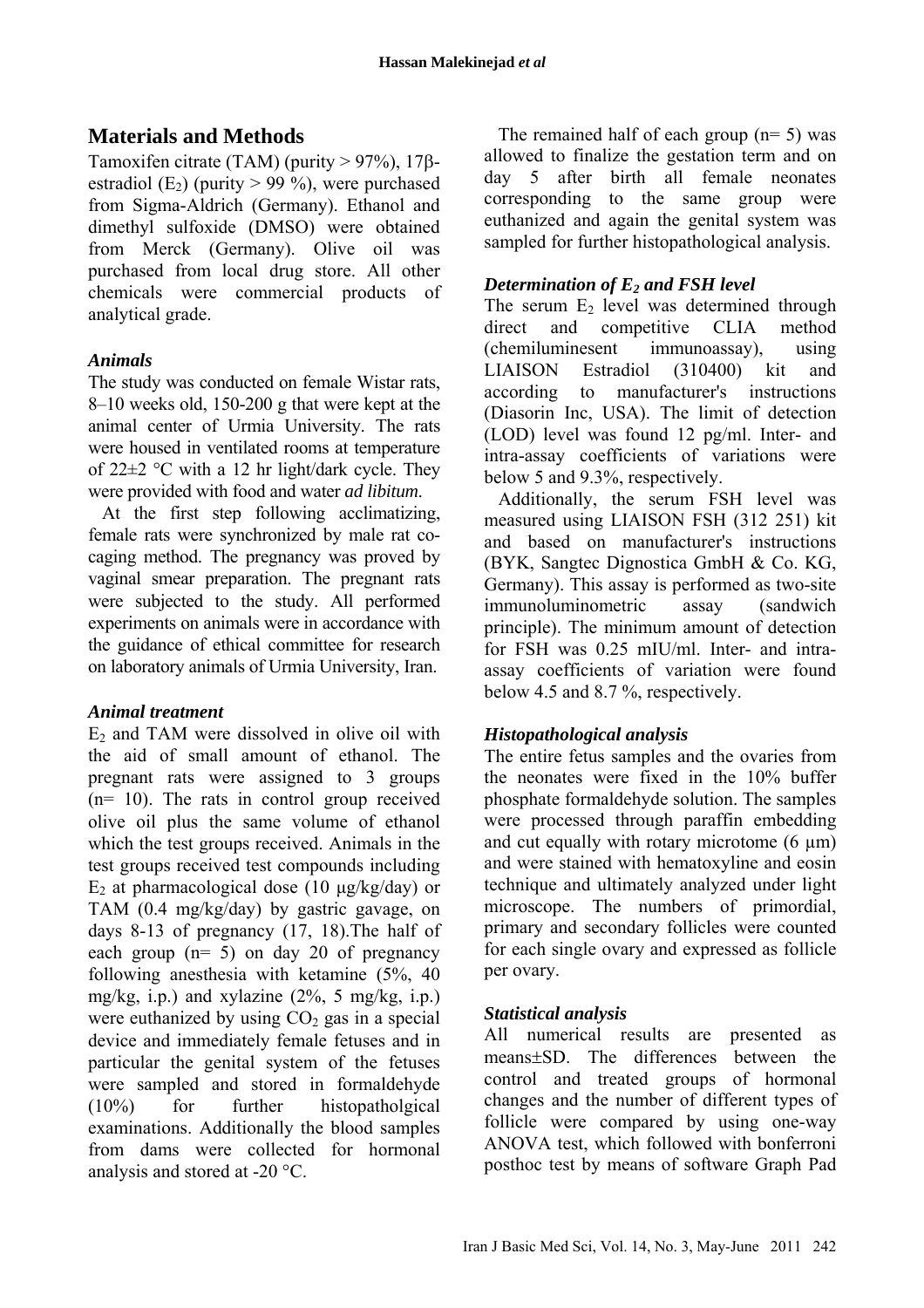Prism, version 4. *P*< 0.05 was considered as significant difference.

## **Results**

The histological analysis of the fetus's ovaries showed that in the control group gonocytes were distributed as cluster form in the ovary. Moreover, between gonocytes population (mass) a few follicular cells and very few connective tissue fibers were observed, as well (Figure 1-A). In the  $E_2$  treated group, clustering of the cells were more appreciable and the cells were capsulated which representing very primary follicle forming. The connective tissue thickness was remarkably increased and the distribution of the gonocytes in comparison to control group was more detectable (Figure 1-B). Surprisingly, we found that in TAM-treated group no differentiation between gonocytes and other cells was applicable. The cells appeared with piknotic or fragmented nucleus. The epithelial cells lost their normal form and mostly were observed in piknotic form (Figure 1-C). Moreover, majority of the cells showed fragmentation with hetrochromatic or euchromatic nuclei.

In further step of histological analysis which were performed on the neonatal ovaries, in control group the majority of the cells were found as gonocytes and primary follicles with structured connective tissue. In control group the cells which surrounding the primary follicles were changing from simple squamus to simple caubidal form. Most of the follicles in the control group were found as primary form with hetrochromatic nuclei (Figure 2-A). Very few follicles had euchromatic nuclei with transparent cytoplasm. In the  $E_2$ -treated group of neonates density of the primary follicles were increased relatively (Table 1), and a few form of secondary follicles were also observed. The distribution of intra-nuclear material was observed as hetro- and euchromatic forms. The follicular cells were in cuboidal shape and the connective tissue was extended between follicles (Figure 2-B). In TAM-treated group, however, gonocytes were

Table 1. Effect of  $E_2$  and TAM on the number and type of formed follicles in neonates.

| Group          | Primordial | Primary         | Secondarv |
|----------------|------------|-----------------|-----------|
| Control        | 1492±271.5 | $839 \pm 93.3$  | ND        |
| E <sub>2</sub> | $ND^*$     | $684 \pm 220.6$ | $27*$     |
| <b>TAM</b>     | $ND*$      | ND*             | ND        |

The numbers and type of formed follicles per ovary were counted in entire ovary. Stars indicating significant differences (*P*< 0.05) between the control and treated groups at the same column and ND representing of not detected follicles.



Figure 1. Histopathologic sections from the fetus's ovaries: A) control group, a few clustered follicular cells (arrow) and rarely the connective tissue are observed, H & E, 400X; B) E<sub>2</sub>-treated group, the follicular cells more densely clustered (arrows), H & E, 100X; and C) TAM-treated group, there are no clear differentiations between gonocytes and other cells and additionally some cells showing picknotic (solid line arrow) or fragmented nuclei (dashed line arrows), H & E, 400X and scale bars were 0.2 mm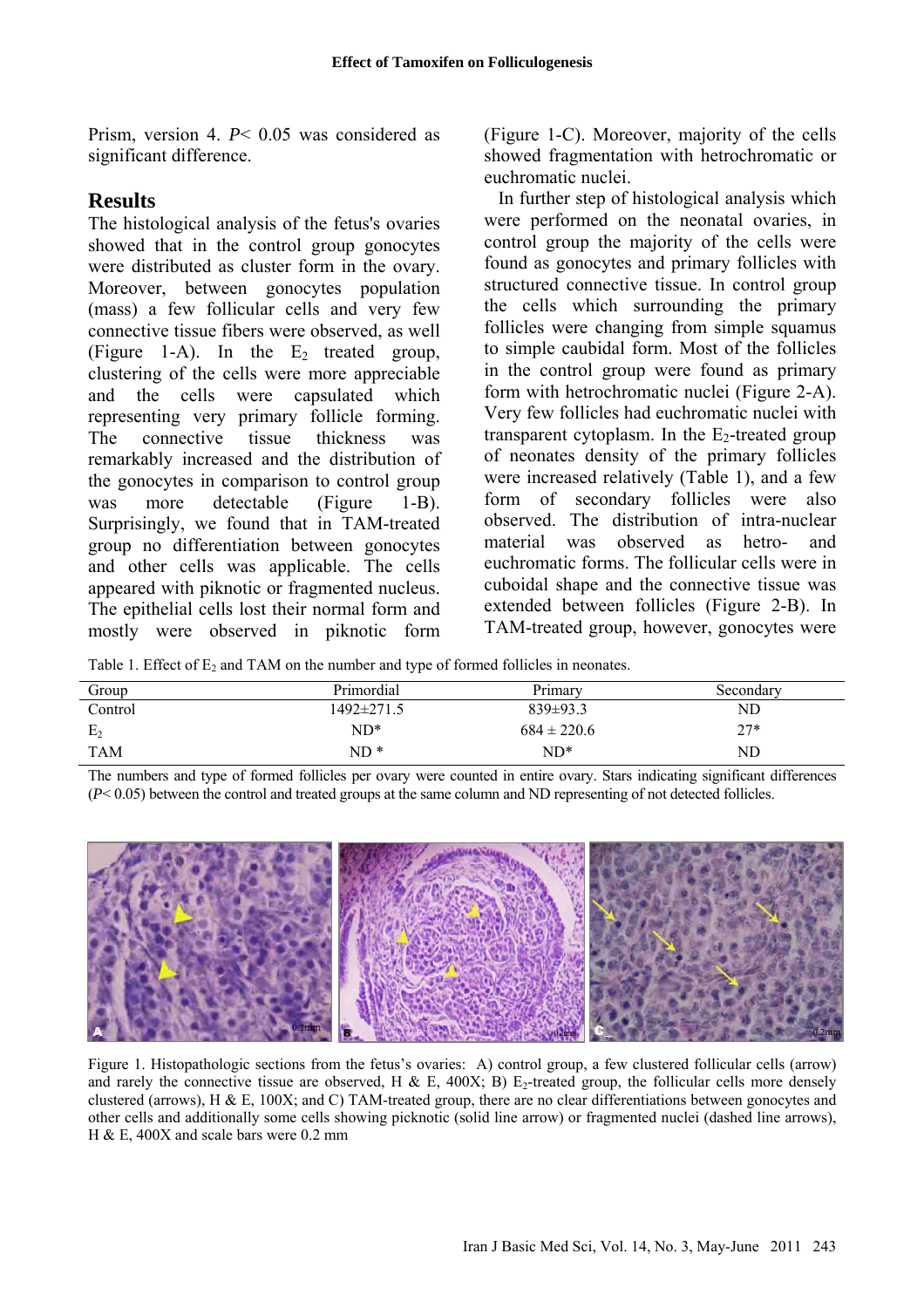

Figure 2. Histopathological sections from the neonate's ovaries: A) control group, the follicular cells are more densely clustered and a few primordial follicles are observed (arrow), H & E, 400X; B) E<sub>2</sub>-treated group, the follicular cells are changed from squamous form to caubidal shape and the secondary follicles are formed (arrow), H & E, 100X; and C) TAM-treated group, no organized follicle observed, H & E, 400X and scale bars were 0.2 mm.



Figure 3. Effect of  $E_2$  and TAM treatment on  $(A)$ 17β-estradiol and (B) FSH levels of the serum.

in grouped form along with follicular cells which encapsulated with connective tissue. In the mentioned cells nuclei was fragmented and

vesicular. Very notably, there was found no folliculogenesis signs in the TAM-treated group (Figure 2-C). The cellomic epithelium was not formed which representing a sort of stop in mitosis. The connective tissue was found very weakly formed and more importantly in histological sections of the TAM-treated group remarkable decrease of the capillary vessels was also observed.

The hormonal analyses for  $E_2$  level in serum, following treatment with  $E_2$ , TAM at given concentrations revealed that  $E_2$  level in serum increased dramatically (Figure 3-A). Despite of significant increase in  $E_2$  level of TAMtreated group, there was remarkable difference  $(P< 0.05)$  between  $E<sub>2</sub>$  and TAM-treated groups as the serum level of  $E_2$  in the  $E_2$ treated group was found 2-fold higher than that in the TAM-treated group.

We also observed that FSH level in the treated groups of  $E_2$  and TAM, significantly but slightly declined (Figure 3-B). Although, there was no significant difference (*P*< 0.05) between the two treated groups, decreasing of FSH level in the TAM-treated groups was more pronounced than that in the  $E_2$ .

#### **Discussion**

The purpose of present study was to investigate any potential effect of TAM on folliculogenesis in the fetal and neonatal rats which received the compound via maternal port on days 8-13 of gestation period, when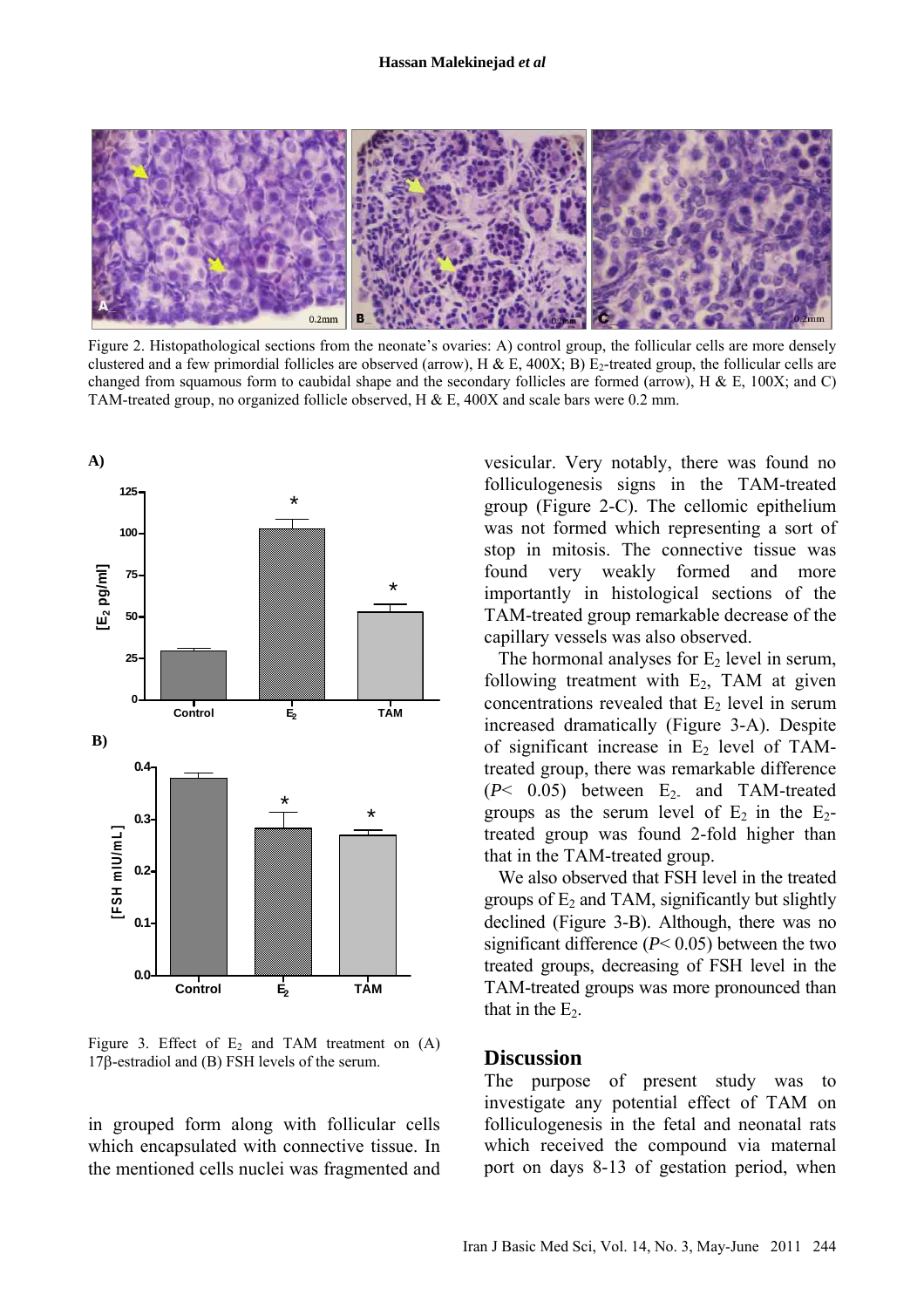the germinal cells are migrating to form reproductive organs (16). In order to find any hormonal changes due to treatment regimen in the sera, the concentrations of FSH and  $E<sub>2</sub>$  also were measured. Both histological and hormonal analyses were conducted in parallel with  $E_2$  as a positive control and as a compound that TAM acts conventionally as a competitive antagonist for endogenous form of it (19, 20).

Indeed we could demonstrate that TAM in both fetal and neonatal group very dramatically either slowed or stopped the normal folliculogenesis. Although, the present study mainly focused on follicular cells and their differentiation, it should be noted that other cells like epithelial cells along with primordial germ cells (PGC) are migrated to the genital ridge and ultimately differentiated to the follicular cells. As it has been presented in results section, not only the normal processes of folliculogenesis -as we saw in the control group- have not been processed in the TAM-treated group, but some abnormalities also occurred. Observing of the cells with picknotic nuclei and chromatolysis (see Figure 1-C) and abnormal vascularization may indicate either genomic or non-genomic effect of TAM on folliculogenosis. Non-genomic effects of TAM could be due to either its direct effect on the ovary's structure and in particular on the follicular cells regardless of binding to ERs or due to indirectly increasing of  $E_2$ concentration. There are a number of studies indicating direct effect of TAM on various tissues and cell lines (21). Thus, slowed folliculogenesis processes and presence of the cells with piknotic and fragmented nuclear material in the TAM-treated group of current study may be explained by TAM direct effect. In this regard and for interpreting of TAM effect on vascular formation, increasing evidences suggest that TAM lowers newvascularization and this fact has been demonstrated in various organs of animals and humans (22, 23).

In fact TAM-induced changes in neonates were much remarkable than that in the fetal samples which could be explained by both long- and critical-time of exposure. It is equally important to consider that the observed changes in the TAM-treated group is unlikely related to indirect and TAM-increased  $E<sub>2</sub>$ level, as  $E_2$  itself caused alterations in contrast to TAM. Of course it could not be excluded that  $E_2$  level enhancement due to TAM administration was much lower than that in the  $E<sub>2</sub>$ -treated group, thus concentration-dependent effects of  $E_2$  should be taken into consideration, as well (24).

Comparing the TAM-treated group with those received  $E<sub>2</sub>$  showed remarkable differences between this two test groups. In both fetal and neonatal groups which were treated with  $E_2$ , despite of the TAM-treated group, all folliculogenesis processes including moving from germinal cells to primordial, primary and secondary follicles and other complimentary events indicated positive and progressive impact of the  $E_2$  (see Table 1). Despite of some previous evidence which indicating deleterious effects of estrodaiol in various tissues, our results with 10 µg/kg/day b.w.  $E_2$  on days 8-13 of gestation period showed relatively positive effects on folliculogenesis in rat (25-27). Therefore, this data once again confirms a dose- , organ- and time-dependent effects of estrogens. Additionally, one extremely important factor which influences the  $E_2$  effect is the ER distribution and localization in different tissues. The expression of ERα dominantly in germinal epithelium and ERβ in granulosa cells which play critical role in folliculogenesis in fetal period might explain and suggest different affinity of estrogens and antiestrogens such as TAM on various ERs and consequently different effects. Previous studies in agreement with this finding demonstrated that  $E_2$  exerts different effects on certain genes regulation via various receptors (28). Another reason for differences between TAM and  $E_2$  treated groups could be various density of ERs expression during developmental period and consequently various affinities of  $E_2$  and TAM to ERs. This different expression pattern of ERs in the reproductive tract of fetal female rat in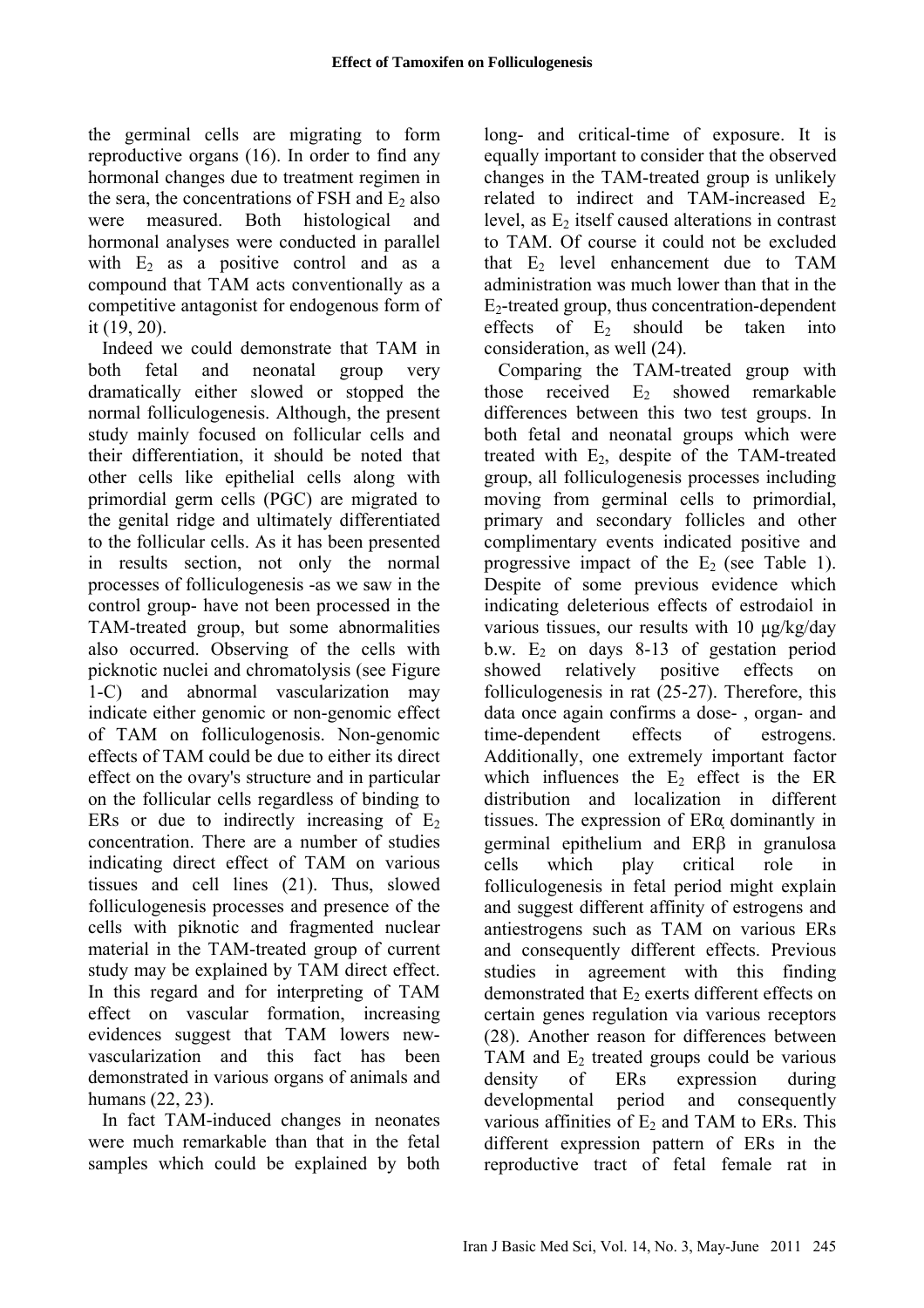gestational development has been demonstrated by RT-PCR and imunohistochemistry methods (29).

On the other hand comparing the  $E_2$ -treated group with control group in both fetuses and neonates indicated not only folliculogenesis was processed faster than normal condition, but also vascularization of the ovary was more organized. This finding may be represent the positive effect of  $E_2$  on folliculogenesis which could be mediated by binding to present ERs in various parts of the ovary including granulose cells which play a vital role in growing and developing of the follicles in terms of structurally and hormonal secretion. Our finding indicating a remarkable presence of capillary vessels in the  $E_2$ -treated group in comparison to the control and TAM-treated groups which this datum is in very good accordance with the previous published data demonstrated that the  $E_2$  depletion and TAM treatment both caused negative impact on human breast cancer growth (30).

In order to show any changes in hormonal situ and possible effect of hormonal alteration on folliculogenesis, we measured two key hormones level including  $E_2$  and FSH in serum and indeed the obtained results showed significant changes in both test groups in comparison to the control group. For explanation of this finding and in particular how TAM can enhance the level of  $E_2$ , we propose several pathways including: (i) preventing or lowering of endogenous estradiol metabolism by TAM via affecting the cytochrome P450 system as this claim has been demonstrated in neonates that for 6-9 days exposed against TAM and at the end of exposure time the CYP 3A4 activity was reduced, significantly (Murakami *et al*, 2004), (ii) another reason for this finding could be replacement of bound  $E_2$  with administered TAM which leads ultimately to elevation of free  $E_2$  level in serum and (iii) one more interesting reason could be direct effect of TAM on excessive proliferation of granulosa cells and in turn increasing of  $E_2$  level, which has previously been reported (31, 32).

Moreover, it should be explained that how  $E<sub>2</sub>$ level in serum following treatment with  $E<sub>2</sub>$ elevated. It is easy to understand that the direct administration of  $E_2$  could elevate  $E_2$  level in serum. Another reason for this increase could be the proliferation of granulosa cells and consequently the production of more  $E_2$  than normal condition.

The alterations in FSH level which is found following  $E_2$  and TAM treatments could be due to physiologic reason of having negative feedback of  $E_2$  level or in another word a sort of physiological regulation which exists between GnRH, FSH, and  $E_2$  level in the body. For interpretation of slight differences between  $E_2$ and TAM on FSH level, it is interesting to mention that hypothalamus as the main biosynthetic gland of the FSH is ER-positive tissue and it could be discussed that due to different pattern of expression and localization of ERs, two studied compounds may produce different effects.

## **Conclusion**

This study clearly and in complete accordance with the previous data demonstrated that the TAM administrations to pregnant rats can cause the genital disorders including biochemical and histopathological alterations. Moreover, useful application of these findings may be extended to the suggestion that the consumption of TAM in gestation period either to be avoided or used under a great caution in women and pregnant animals.

## **Acknowledgment**

The authors are grateful to Mr. S-H Tabatabaie for his generous support. This project was financially supported by Urmia University. The authors declare that they have no conflict of interests.

#### **References**

1. Garrido-Gracia JC, Gordon A, Bellido C, Aguilar R, Barranco I, Millan Y, *et al.*The integrated action of oestrogen receptor isoforms and sites with progesterone receptor in the gonadotrope modulates LH secretion: evidence from tamoxifen-treated ovariectomized rats. J Endocrinol 2007; 193:107-119.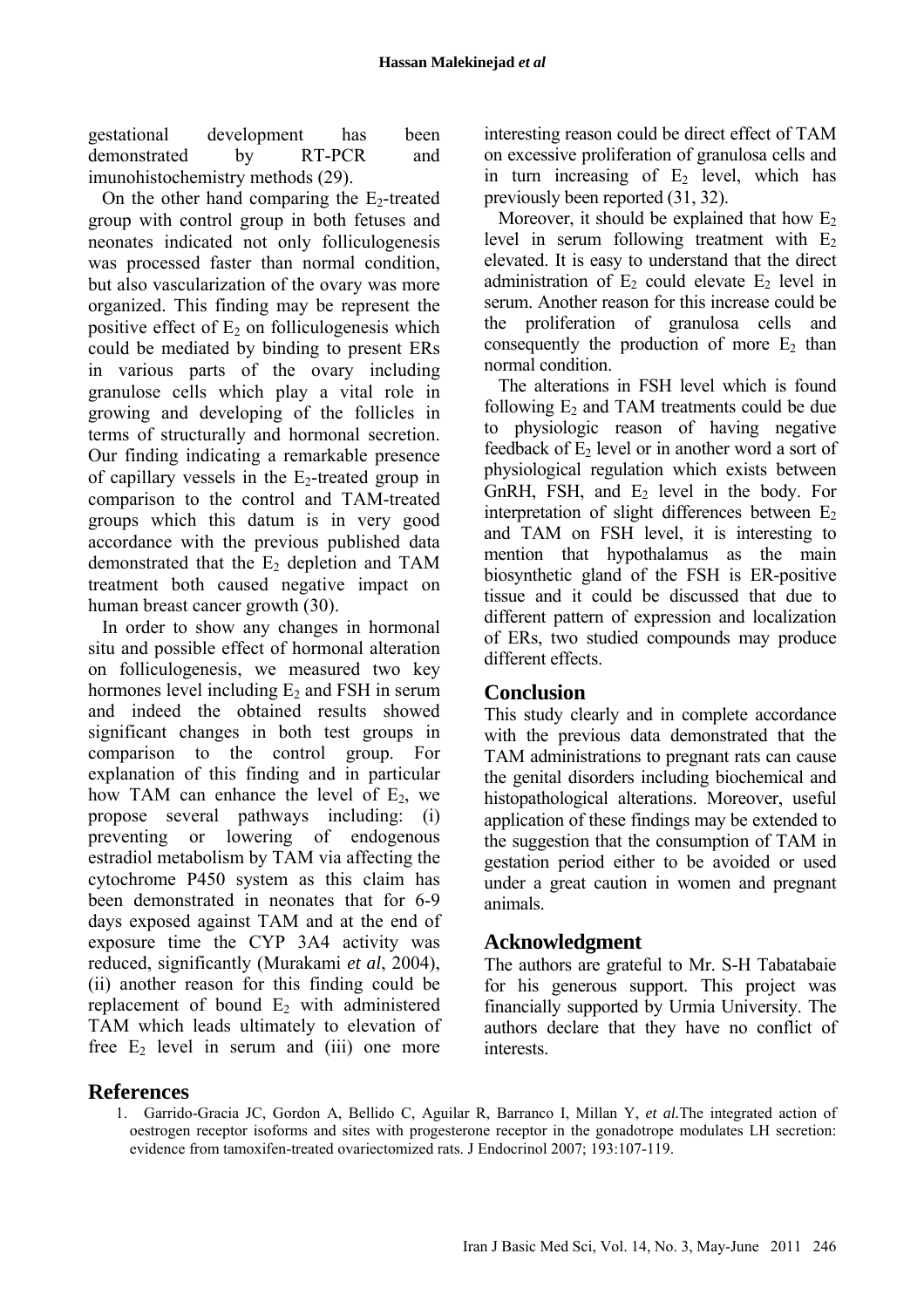- 2. Nichols M. The fight against tamoxifen resistance in breast cancer therapy: a new target in the battle? Mol Interv 2007; 7:6-13.
- 3. Rajah R, Glaser EM, Hirshfield AN. The changing architecture of the neonatal rat ovary during histogenesis. Dev Dyn 1992; 194:177– 192.
- 4. Al-Bader M. Estrogen receptors alpha and beta in rat placenta: detection by RT-PCR, real time PCR and Western blotting. Reprod Biol Endocrinol 2006; 4:13.
- 5. Hiroi H, Inoue S, Watanabe T, Goto W, Orimo A, Momoeda M, *et al*. Differential immunolocalization of estrogen receptor alpha and beta in rat ovary and uterus. J Mol Endocrinol 1999; 22:37-44.
- 6. Sar M, Welsch F. Differential expression of ERα and β in the rat ovary. Endocrinology 1999; 140:963-971.
- 7. Mc Ilroy M, Fleming FJ, Buggy Y, Hill AD, Young LS. Tamoxifen-induced ER-alpha-SRC-3 interaction in HER2 positive human breast cancer; a possible mechanism for ER isoform specific recurrence. Endocr Relat Cancer 2006; 13:1135-1145.
- 8. Kang Y, Cortina R, Perry RR. Role of c-myc in tamoxifen-induced apoptosis estrogen-independent breast cancer cells. J Natl Cancer Inst 1996; 88:279-284.
- 9. Medlock KL, Branham WS, Sheehan DM. Effects of toremifene on neonatal rat uterine growth and differentiation. Biol Reprod 1997; 56**:**1239-1244.
- 10. Poulet FM, Roessler ML,Vancutsem PM. Initial uterine alterations caused by developmental exposure to tamoxifen. Reprod Toxicol 1997; 11:815-822.
- 11. Deveci E, Onen A, Tacar O, Yildirim A.The effect of tamoxifen on the neonatal development of rat glans penis. Clin Exp Obstet Gynecol 1997; 24**:**237-239.
- 12. Jung EY, Lee BJ, Yun YW, Kang JK, Baek IJ, Jurg MY, Lee YB, *et al*. Effects of exposure to genistein and estradiol on reproductive development in immature male mice weaned from dams adapted to a soy-based commercial diet. J Vet Med Sci 2004; 66:1347-1354.
- 13. Clarke DO, Griffey KI, Buelke-Sam J, Francis PC. The selective estrogen receptor modulator, raloxifene: reproductive assessments following preimplantation exposure in mated female rats. Reprod Toxicol 1998; 12:247-259.
- 14. Karlsson S. Histopathology and histomorphometry of the urogenital tract in 15-month old male and female rats treated neonatally with SERMs and estrogens. Exp Toxicol Pathol 2006; 58:1-12.
- 15. Robinson SP, Langan-Fahey SM, Johnson DE, Jordan VC. Metabolites, pharmacodynamics, and pharmacokinetics of tamoxifen in rats and mice compared to the breast cancer patient. Drug Metab Dispos 1991; 19:36-43.
- 16. Suckow MA, Weisbroth HS, Franklin CL. The laboratory rat. Amsterdam: Academic Press: College of Laboratory Animal Medicine Science, Elsevier; 2006.
- 17. Matsuura S, Itakura A, Ohno Y, Nakashima Y, Murata Y, Takeuchi M, *et al*. Effects of estradiol administration on feto-placental growth in rat. Early Hum Dev 2004; 77:47-56.
- 18. Acar D, Cayan S, Aktas S, Tek M, Akbay E. The effect of tamoxifen on bladder functions and histology, and the role of estrogen receptor beta in a rat chemical cystitis model. Neurourol Urodyn 2007; 26:309-316.
- 19. Liu X, Pisha E, Tonetti DA, Yao D, Li Y, Yao J, *et al.*Antiestrogenic and DNA damaging effects induced by tamoxifen and toremifene metabolites. Chem Res Toxicol 2003; 16:832-837.
- 20. White IN. Anti-oestrogenic drugs and endometrial cancers. Toxicol Lett 2001; 120:21-29.
- 21. Nazarewicz RR, Zenebe WJ, Parihar A, Larson SK, Alidema E, Choi J, *et al*. Tamoxifen induces oxidative stress and mitochondrial apoptosis via stimulating mitochondrial nitric oxide synthase. Cancer Res 2007; 67:1282-1290.
- 22. Geraldes P, Gosselin H, Tanguay JF, Clement R, Calderone A. Tamoxifen treatment of myocardial infracted female rats exacerbates scar formation. Pflugers Arch 2007; 454:385-393.
- 23. Tsang SY, Yao X, Chan HY, Chan FL, Leung CS, Yung LM, *et al.* Tamoxifen and estrogen attenuate enhanced vascular reactivity induced by estrogen deficiency in rat carotid arteries. Biochem Pharmacol 2007; 73:1330-1339.
- 24. Castillo C, Ceballos G, Rodriguez D, Villanueva C, Medina R, Lopez J, *et al*. Effects of estradiol on phenylephrine contractility associated with intracellular calcium release in rat aorta. Am J Physiol Cell Physiol 2006; 291:1388-1394.
- 25. Cavalieri E, Frenkel K, Liehr JG, Rogan E, Roy D. Estrogens as endogenous genotoxic agents-DNA adducts and mutations. J Natl Cancer Inst Monog 2000; 27:75-93.
- 26. Huseby RA. Demonstration of a direct carcinogenic effect of estradiol on leydig cells of the mouse. Cancer Res 1980; 40:1006-1013.
- 27. Stack DE, Byun J, Gross ML, Rogan EG, Cavalieri EL. Molecular characteristics of catechol estrogen quinones in reactions with deoxyribonucleosides. Chem Res Toxicol 1996; 9:851-859.
- 28. Haeger P, Andres ME, Forray MI, Daza C, Araneda S, Gysling K. Estrogen receptors alpha and beta differentially regulate the transcriptional activity of the urocortin gene. J Neurosci 2006; 26:4908-4916.